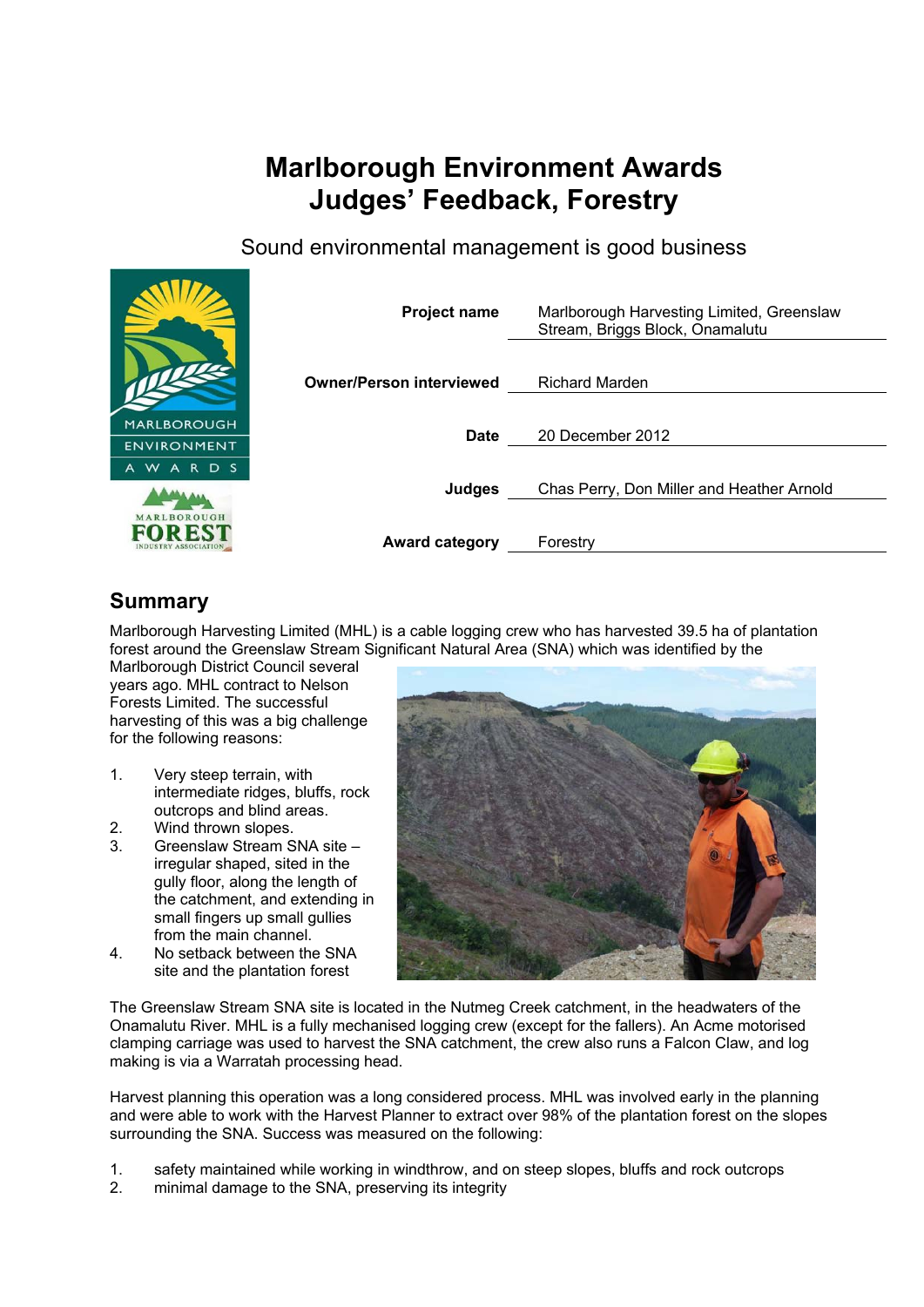- 3. minimal soil disturbance
- 4. the extraction of the greatest volume of plantation forest to give the best return on investment to the forest owner.

# **Background and General Information**

The Briggs block is one of several plantation forests areas that make up the Wairau North Crown Forest. It was planted by the NZ Forest Service. The presence of the Greenslaw Stream SNA is the result of the area not being planted, and allowed to grow undisturbed over the last 30 years. The SNA is ranked as L-M. Harvesting of the SNA catchment commenced at the beginning of June 2012 and was completed on 20 November 2012. No environmental incidents were recorded during the operation.

Area: 39.5 hectares of plantation forest

| Terrain:   | steep                                                |
|------------|------------------------------------------------------|
| Rainfall:  | 1400 mm per annum                                    |
| Soil type: | fissile schists                                      |
| Ownership: | Crown Forest Licence – managed by Nelson Forests Ltd |
| Planted:   | 1981                                                 |

### **Environmental Impacts**

#### 1. **Soil Impacts**

The Briggs block was established on very steep, eroding, unproductive farming hill country. The trees have changed the low production farming hills into a sustainable plantation forest. One of the harvesting challenges was to minimise soil disturbance. The logging area had already experienced wind throw, the landform was dissected in nature which required MHL to blind haul behind intermediate ridges.

MHL purchased an Acme motorised clamping carriage for this logging operation. It enabled MHL to harvest around the SNA by:

- pulling wider corridors (therefore having less rope shifts and able to increase bridling, and less corridors through/over the SNA),
- clamping onto the skyline and pull blind areas
- having good control on break out more uplift and drag control

Where ever practicable, full lift and suspension was achieved, thereby keeping soil disturbance to a minimum. The crew also tried to get as many trees and logs as possible off the slopes, to avoid future issues (such as slash being carried downhill on future slope failures). The achievement of full lift and good suspension is very evident, with little soil disturbance present.

When working in the windthrow areas, the whole tree was extracted, including the root ball, which resulted in the following:

- Hazards were eliminated. Tree fallers did not have to butt of the tree (potentially dangerous as the trees are under tension which can release unexpectedly as the root ball is cut off) and the risk to breaker outs of the root balls being dislodged during extraction operations was eliminated (as they were removed from the slopes).
- The hills slopes were left in a better state to cope with storm events as the removal of the root balls lessened the potential for small midslope failures. It was thought that the rootballs could trap rain water, resulting in isolated super-saturation of the soil which could contribute to slope failure.

#### 2. **Water Impacts**

The Greenslaw Stream SNA contains a permanently flowing water course. This has been afforded a great deal of attention as MHL extracted trees away from it and over it, at all times minimising damage to the SNA. High stumps were left adjacent to the SNA to act as a final barrier if any logs were swept towards it during extraction. Full suspension over the stream was also achieved.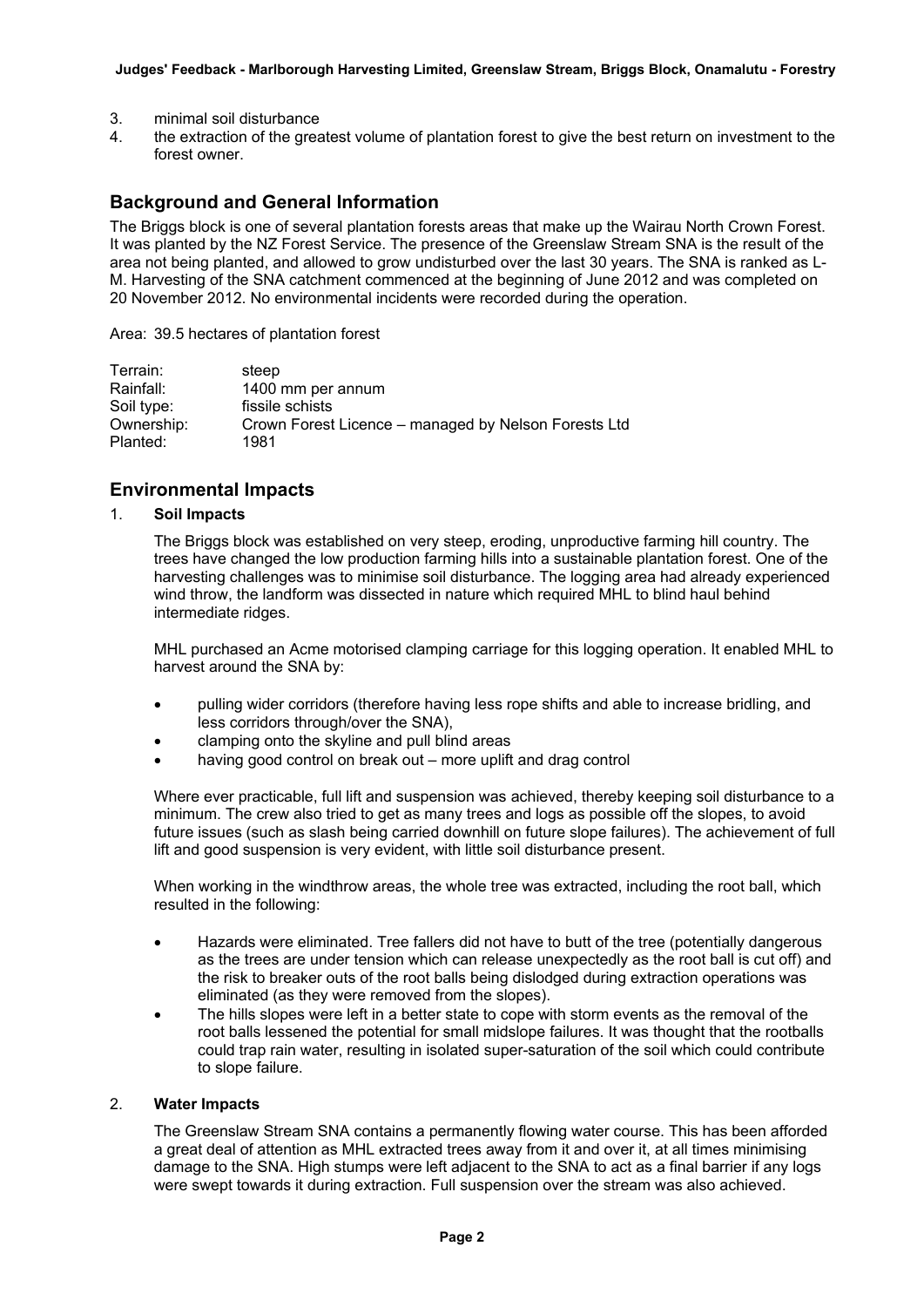The use of the Acme carriage enabled MHL to control the trees around the edge of the SNA and to avoid trees entering the watercourse. There are some pinus radiate trees in the stream bed, however, these entered the stream as a result of storm damage.

The removal of the windthrow stumps from the hill faces also has the added positive effect of them not being able to roll down into the stream and cause blockages.

Throughout the harvesting operation, care was taken around culverts and flumes to ensure that they remained in place and were working as designed. Good water controls were also evident on the slash benches.

#### 2.1. **Waste Management**

Waste products were present on site, but well managed by being collected and stored in dedicated places. Waste oil is collected and also removed off-site

All of the fuel tanks meet HASNO requirements and it was noted that they were sited in "safe" areas – away from streams and water tables. Spill kits are held on site and there are procedures for incidents and near hits.

Slash is managed by the use of slash benches beneath landings. At completion of the use of each landing, the weight of the slash over the side of the landing is lessened by pulling it back onto the landing, pulled back onto the landing (when it is at risk of failing and moving downslope), thereby reducing the weight of slash below the landing. The extracted rootballs have been stacked in safe areas, where they cannot fall back onto the slopes. It was very noticeable that there was no merchantable timber in the slash piles, which results in lighter bird's nests and less requirement for slash management.

Waste is also managed through monthly audits that MHL submits to Nelson Forests Limited, and there is also a sign off process in place as each setting is completed.

#### 3. **Biodiversity Values**

#### 3.1. **Indigenous biodiversity**

The Greenslaw Stream SNA has been described as a representative area of riparian gully habitat, consisting of secondary forest , predominantly kanuka and broadleaved species but also supporting hinau, kamahi and many fern species typical of the area.

The care taken around the SNA vegetation is evident through clear boundaries, and little or no disturbance of the indigenous edge. This was achieved through a suite of techniques, including: full suspension over intermediate ridges and the SNA where ever possible, back pulling, directional felling edge trees and the use of high stumps.

Prior to harvesting the area, an ecologist was employed by Nelson Forests Limited to provide more detail about the SNA, than that provided in the original report. Armed with this knowledge, MHL was able to give careful consideration to the location of the corridors through the SNA to avoid damage to areas of high value. The SNA was also walked through before harvesting commenced by the crew foreman/owner to reconcile the information contained in the ecologists report with what was in-situ. This process identified a stand of kahikatea trees which MHL then took care not to disturb. MHL demonstrated good knowledge and understanding of the values of the SNA and what was to be protected.

As not all of the SNA could be protected, even using the range of techniques available to the crew, resource consent was therefore obtained for the removal of indigenous vegetation, where required, prior to the logging commencing.

Rare, threatened and endangered species are recorded by MHL and reported to Nelson Forests Limited. The site was also assessed for historic sites, but none were present in the Greenslaw Stream SNA.